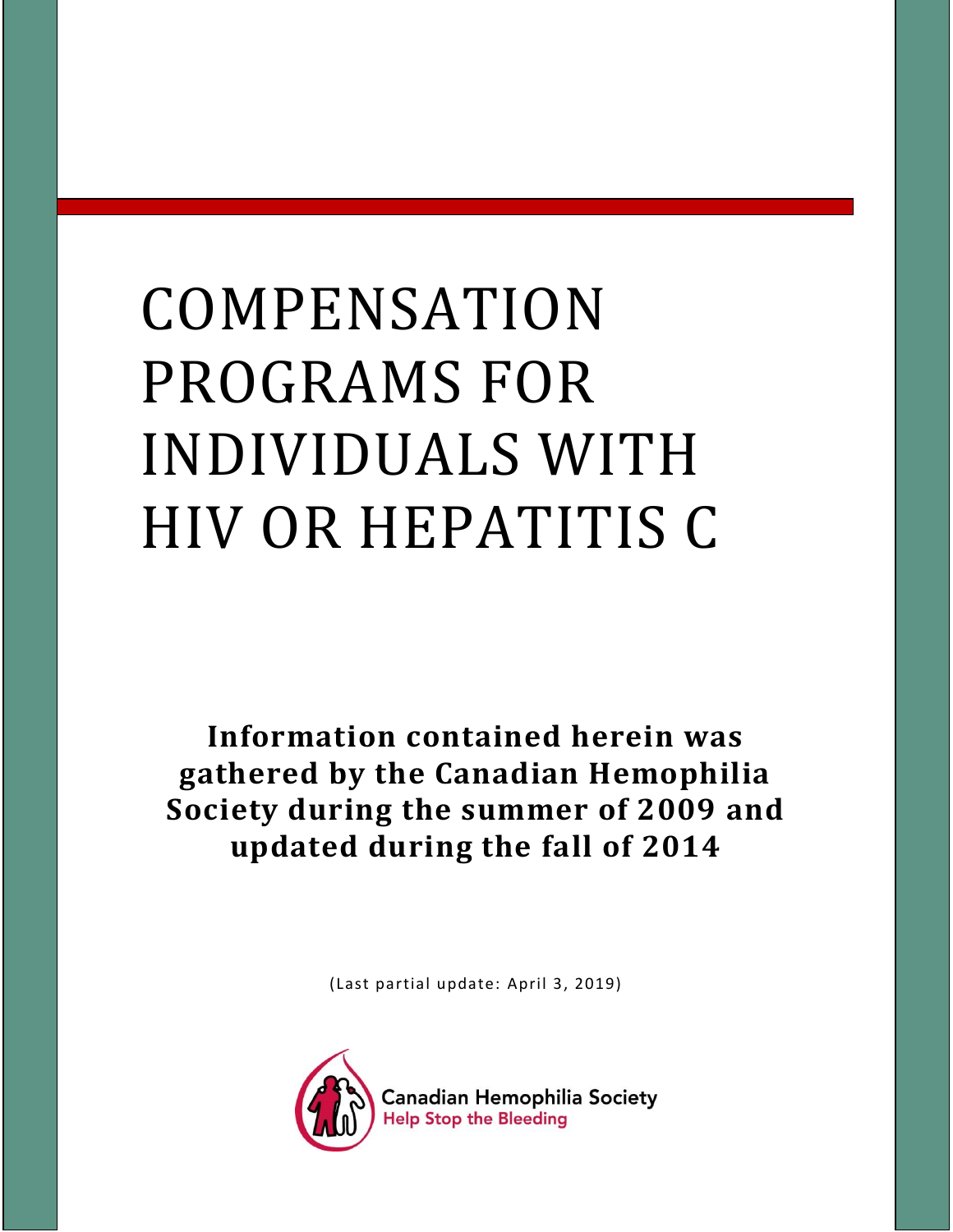### **COMPENSATION PROGRAMS FOR INDIVIDUALS WITH HIV OR HEPATITIS C**

Compensation programs for individuals with HIV or Hepatitis C have been set up over the past few years by the federal government, the provinces and the territories, as well as by the Red Cross, to financially compensate victims of the tainted blood scandal. This document presents a full list of compensation programs by type of disorder.

## **TABLE OF CONTENTS**

| MULTI-PROVINCIAL/TERRITORIAL ASSISTANCE PLAN FOR HIV INFECTION  3         |
|---------------------------------------------------------------------------|
|                                                                           |
| EXTRAORDINARY ASSISTANCE PLAN FOR HIV SECONDARILY INFECTED INDIVIDUALS  4 |
|                                                                           |
| NATIONAL ENDOWMENT FUND SCHOLARSHIP-UNIVERSITY OF OTTAWA  5               |
|                                                                           |
|                                                                           |
| HEPATITIS C JANUARY 1, 1986 TO JULY 1, 1990 CLASS ACTION SETTLEMENTS  6   |
| PRE 1986/POST 1990 HEPATITIS C SETTLEMENT AGREEMENT                       |
|                                                                           |
| MANITOBA HEPATITIS C COMPASSIONATE ASSISTANCE PROGRAM (MHCAP)             |
|                                                                           |
| QUEBEC FINANCIAL ASSISTANCE FOR PERSONS INFECTED WITH THE                 |
|                                                                           |
| ALBERTA PRE 1986/POST 1990 HEPATITIS C SETTLEMENT AGREEMENT  9            |
|                                                                           |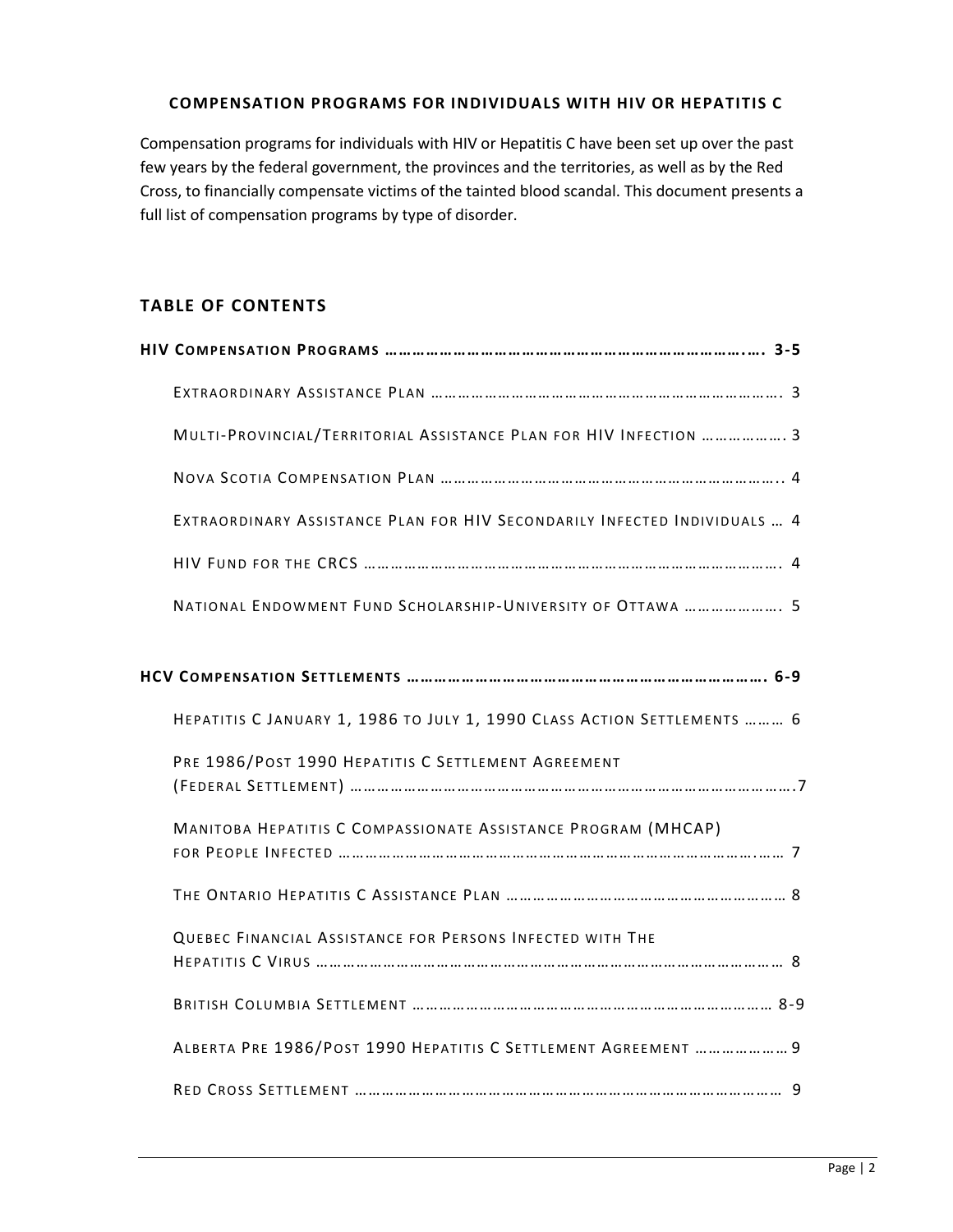#### **HIV COMPENSATION PROGRAMS**

 $\overline{\phantom{a}}$ 

|                                                                                                   | <b>Eligibility criteria</b>                                                                                                               |                              |                                                                                                                                           |                                                                                                                                                                                                                                                                                                                                   |                                                                                                                                                                                                           |                                                                |                                                                                                                                                                                                              |
|---------------------------------------------------------------------------------------------------|-------------------------------------------------------------------------------------------------------------------------------------------|------------------------------|-------------------------------------------------------------------------------------------------------------------------------------------|-----------------------------------------------------------------------------------------------------------------------------------------------------------------------------------------------------------------------------------------------------------------------------------------------------------------------------------|-----------------------------------------------------------------------------------------------------------------------------------------------------------------------------------------------------------|----------------------------------------------------------------|--------------------------------------------------------------------------------------------------------------------------------------------------------------------------------------------------------------|
| <b>Programs</b>                                                                                   | <b>Directly infected</b>                                                                                                                  | <b>Secondary</b><br>infected | <b>Estates</b>                                                                                                                            | Levels of<br>support                                                                                                                                                                                                                                                                                                              | How to apply                                                                                                                                                                                              | <b>Application</b><br>deadlines                                | Where to get<br>more<br>information                                                                                                                                                                          |
| <b>Extraordinary</b><br><b>Assistance Plan</b><br>(EAP)                                           | By blood products<br>distributed in<br>Canada in 1978 or<br>later or by a blood<br>transfusion<br>received in Canada<br>in 1978 or later. | Cannot apply.                | Spouse or<br>Children<br>of<br>deceased<br>persons<br>who<br>would<br>have met<br>the<br>directly<br>infected<br>criteria;<br>estate.     | One lump<br>sum<br>payment<br>of \$120<br>000, tax<br>$free1$ .                                                                                                                                                                                                                                                                   | You have to<br>contact the<br>administrator<br>(Public Health<br>Agency of<br>Canada) to say<br>why you did not<br>apply before 31<br>March, 1994.                                                        | No deadline.<br>People should<br>apply as soon<br>as possible. | Public Health<br>Agency of<br>Canada:<br>1-800-O-<br>Canada (1-800-<br>622-6232)<br>E-mail:<br>ccdic-<br>clmti@phac-<br>aspc.gc.ca<br>Web site:<br>www.phac-<br>aspc.gc.ca/id-<br>mi/eapaids-rae-<br>eng.php |
| Multi Provincial/<br><b>Territorial</b><br><b>Assistance Plan</b><br>(MPTAP) for HIV<br>infection | By blood products<br>distributed in<br>Canada in 1978 or<br>later or by a blood<br>transfusion<br>received in Canada<br>in 1978 or later. | Cannot apply.                | Spouse<br>and<br>children<br>οf<br>deceased<br>persons<br>who<br>would<br>have met<br>the<br>directly<br>infected<br>criteria;<br>estate. | For<br>persons<br>infected:<br>\$22,000<br>immediat<br>ely, \$30<br>000 per<br>annum for<br>$life2$ .<br>Spouses:<br>\$20<br>000/year<br>for 5<br>years.<br>Children:<br>\$4,000/ye<br>ar for 5<br>years.<br>Estate (of<br>directly<br>infected<br>who died<br>without<br>spouse of<br>child): one<br>payment<br>of<br>\$22,000.1 | By applying to<br>the EAP, you<br>are<br>automatically<br>eligible to the<br>MPTAP. You will<br>receive your<br>first MPTAP<br>annual<br>contribution<br>once you<br>receive your<br>last EAP<br>payment. | No deadline.                                                   | Canadian Blood<br>Agency:<br>1-800-784-2399                                                                                                                                                                  |

1 To receive compensation, you must sign a release in favour of the federal government and an undertaking not to sue any party mentioned in the release.

<sup>2</sup> All these payments have been indexed to reflect cost-of-living changes since 1994, except in the Northwest Territories. Ontario indexed its compensation payments in 2001, Manitoba and Newfoundland in 2005, Prince Edward Island in 2006 and, in 2007, Saskatchewan, British Columbia and Quebec followed. In 2010, Nova Scotia confirmed indexation for that same year. In 2013-2014, annual payments with indexation were \$43,825. Also, retroactivity has been applied in Ontario and Alberta from 1994 and in Quebec since April 1, 2005.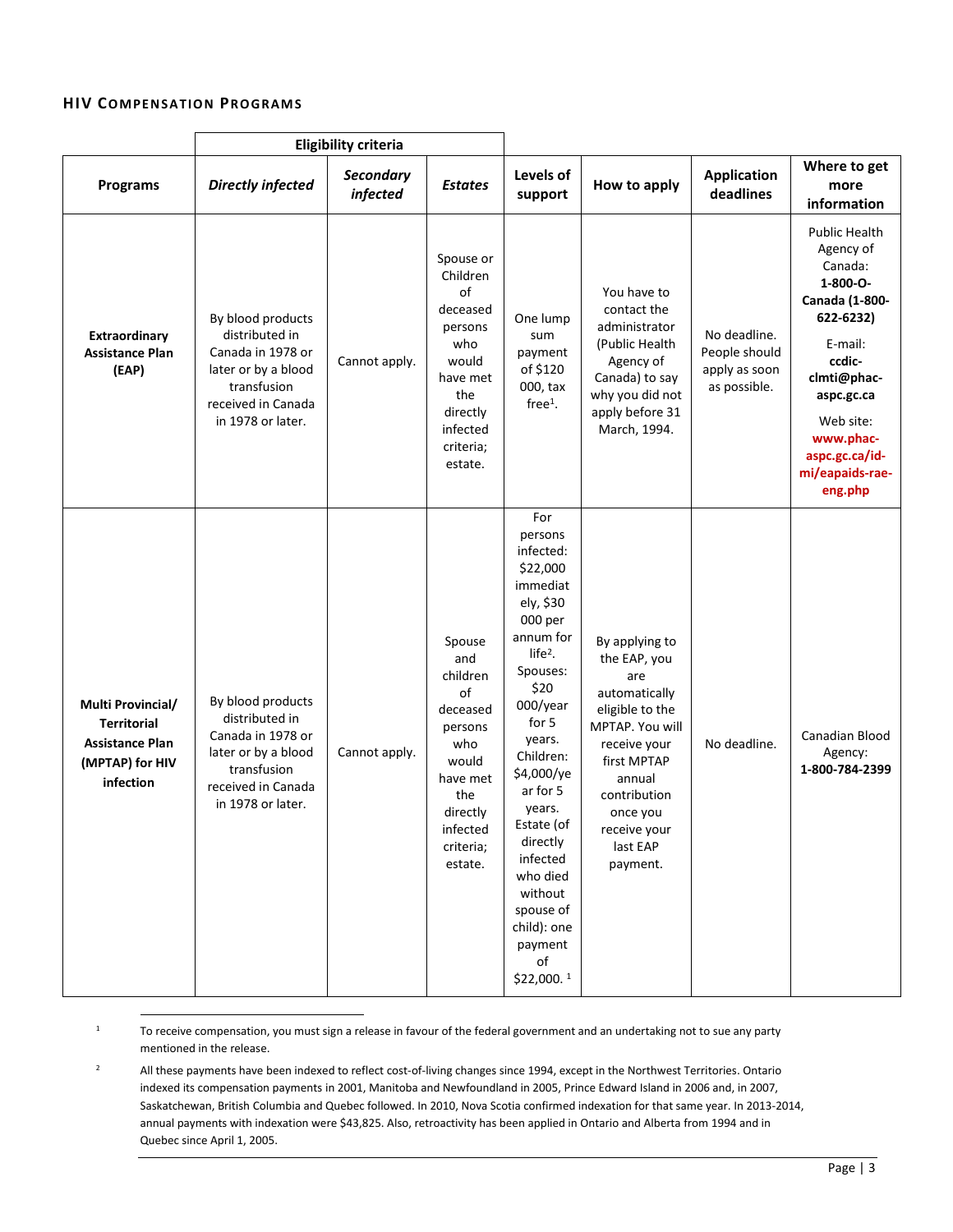| Nova Scotia<br><b>Compensation Plan</b>                                                                          | Who are eligible for<br>the federal<br>government<br>Extraordinary<br>Assistance Plan and<br>who are resident of<br>Nova Scotia. | Cannot apply.                                                                                                                                                                                | Who are<br>eligible<br>for the<br>federal<br>governme<br>nt<br>Extraordin<br>ary<br>Assistance<br>Plan and<br>who are<br>resident<br>of Nova<br>Scotia. | \$30,000<br>per<br>annum for<br>life<br>(Indexed<br>in 2010).                                                                                   | Apply first for<br>the EAP and<br>when you are<br>attested as<br>eligible, you<br>may apply for<br>this program.                     | No deadline.                                                                                                         | <b>Contact Donna</b><br>G. Comeau<br>at the Nova<br>Scotia<br>Department of<br>Health and<br>Wellness:<br>902-424-0347<br>E-mail:<br>donna.comeau<br>@novascotia.ca |
|------------------------------------------------------------------------------------------------------------------|----------------------------------------------------------------------------------------------------------------------------------|----------------------------------------------------------------------------------------------------------------------------------------------------------------------------------------------|---------------------------------------------------------------------------------------------------------------------------------------------------------|-------------------------------------------------------------------------------------------------------------------------------------------------|--------------------------------------------------------------------------------------------------------------------------------------|----------------------------------------------------------------------------------------------------------------------|---------------------------------------------------------------------------------------------------------------------------------------------------------------------|
| Extraordinary<br><b>Assistance Plan for</b><br><b>HIV Secondarily</b><br><b>Infected Individuals</b><br>(EAP II) | Cannot apply.                                                                                                                    | An HIV<br>positive first<br>order relative<br>(spouse,<br>partner or<br>child) of a<br>federal EAP<br>recipient.                                                                             | <b>The</b><br>estates of<br>deceased<br>persons<br>who<br>would<br>have met<br>the<br>Secondary<br>infected<br>criteria.                                | \$240 000<br>tax free in<br>one lump<br>sum<br>payment <sup>3</sup> .                                                                           | Call Crawford<br>and ask for the<br>forms.<br>Applicants must<br>provide consent<br>of EAP recipient<br>or estate<br>representative. | No deadline,<br>but there is a<br>maximum<br>number of<br>sums granted<br>and a<br>maximum<br>number of<br>payments. | Crawford<br>Adjusters<br>Canada<br>1-866-545-9555<br>Web site:<br>www.hc-<br>sc.gc.ca/hc-<br>ps/dc-<br>ma/eap_aids-<br>sida rae-<br>eng.php                         |
| HIV Fund by the<br><b>CRCS</b>                                                                                   | Whoever has been<br>admitted to the HIV<br>EAP, the<br>MPTAP or the Nova<br>Scotia Plan.                                         | Whoever has<br>been<br>admitted to<br>the EAP II,<br>the MPTAP or<br>the Nova<br>Scotia<br>Plan; the<br>spouse or<br>child of an<br>EAP II<br>recipient<br>when first<br>tested<br>positive. | Estates<br>and family<br>members<br>of directly<br>and<br>secondaril<br>y infected<br>people.                                                           | \$15<br>million<br>was<br>available<br>in the<br>fund. The<br>money<br>was<br>granted<br>according<br>to a<br>damage<br>schedule <sup>4</sup> . | Deadline has<br>passed.                                                                                                              | March 31,<br>2009 was the<br>last day for<br>late claims <sup>5</sup> .                                              | The fund was<br>previously<br>managed by<br>Lenczner Slaght.                                                                                                        |

 $\overline{\phantom{a}}$ <sup>3</sup> You must sign a release in favour of the federal government and an undertaking not to sue any party mentioned in the release.

<sup>&</sup>lt;sup>4</sup> You must sign a full and final release in favour of the Red Cross Society and all Plan Participants and an undertaking not to sue any other party in respect of such claims. The EAP and EAP II benefits paid or available were deductible. MPTAP and NSC benefits to estates were deductible. Others restrictions apply to MPTAP and NSC benefit, and to benefits received from the pre86post90 and 86-90 HCV settlements. You cannot receive compensation for this plan if you released the Red Cross Society by signing prior to October 5, 2001 a version of the EAP release that contained a release of the RCS or a MPTAP or EAP II release.

<sup>5</sup> Funds were distributed in October, 2010 and between June and August 2012. The distribution is now complete.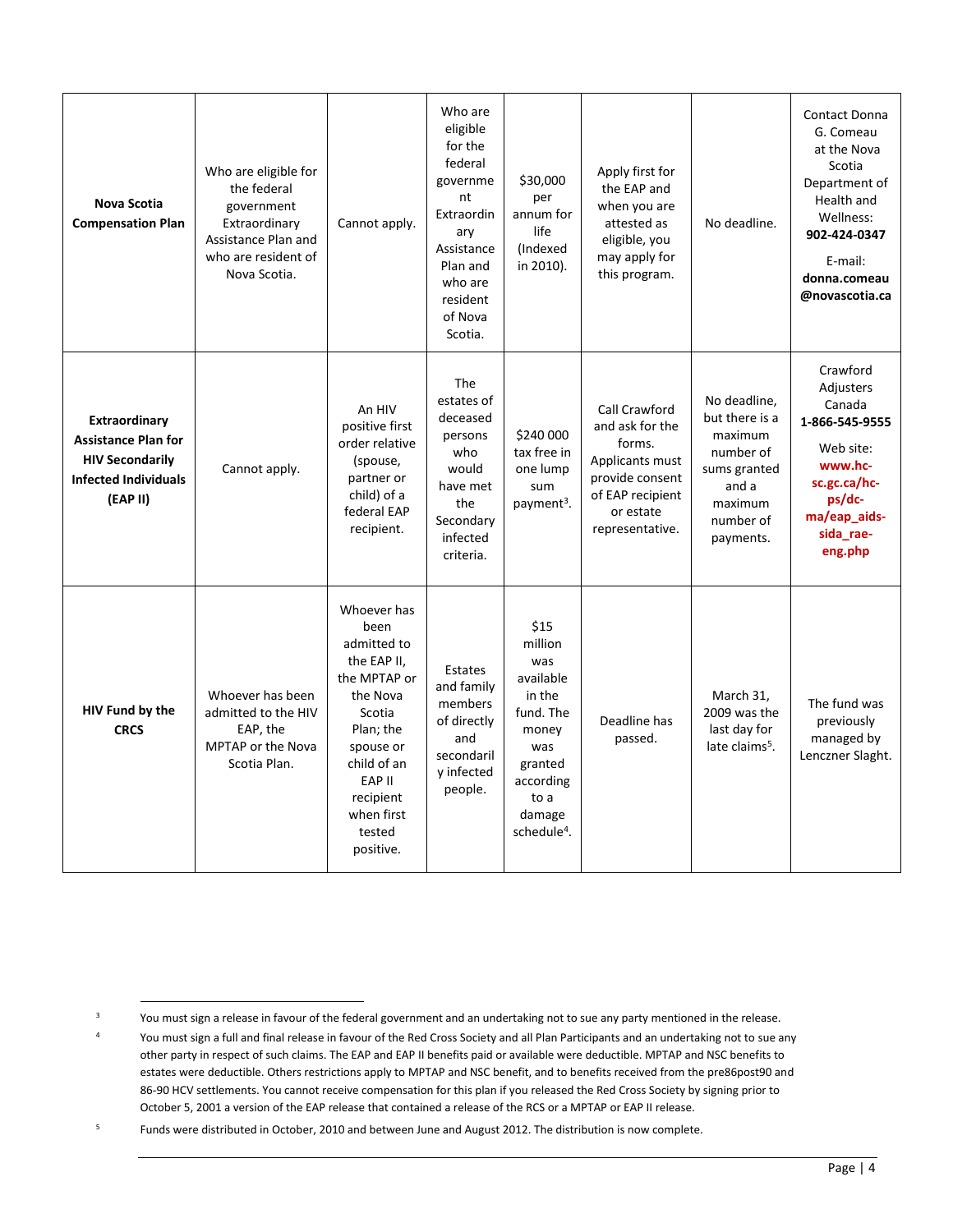| <b>National</b><br><b>Endowment Fund</b><br>Scholarship -<br><b>University of</b><br>Ottawa | By blood and Blood<br>products in Canada<br>(between 1980 and<br>1989);<br>Full-time or part-<br>time in any<br>Canadian post-<br>secondary<br>institution;<br>Good academic<br>standing and<br>financial need. | Ibid. | Victim,<br>Spouse or<br>child of<br>infected<br>persons. | Variable,<br>dependin<br>g on<br>number of<br>applicants<br>in a given<br>year and<br>tuition<br>fees of<br>the post-<br>secondary<br>institution<br>, to a<br>maximum<br>of \$3,000.<br>In 2014,<br>the<br>University<br>of Ottawa<br>received<br>11<br>applicatio<br>ns and<br>awarded<br>\$2,700 to<br>each<br>eligible<br>applicant. | Fill out the<br>application<br>form on the<br>University of<br>Ottawa<br>Website. | Application<br>must be made<br>each year.<br>Please consult<br>the website<br>for deadlines<br>for the<br>program and<br>when forms<br>are made<br>available. | Contact<br>Guylaine<br>Renaud,<br>Awards<br>Administrator:<br>1-877-868-8292<br>ext. 4399<br>grenaud@uOtt<br>awa.ca<br>Information and<br>application<br>form:<br>https://www.uo<br>ttawa.ca/forms-<br>and-<br>tools/sites/ww<br>w.uottawa.ca.fo<br>rms-and-<br>tools/files/natio<br>nal-<br>endowment-<br>fund-<br>scholarship-<br>aide3194.pdf<br>University of<br>Ottawa<br><b>Financial Aid</b><br>and Awards:<br>www.registrar.<br>uottawa.ca/Def<br>ault.aspx?tabid<br>$= 2859$ |
|---------------------------------------------------------------------------------------------|-----------------------------------------------------------------------------------------------------------------------------------------------------------------------------------------------------------------|-------|----------------------------------------------------------|------------------------------------------------------------------------------------------------------------------------------------------------------------------------------------------------------------------------------------------------------------------------------------------------------------------------------------------|-----------------------------------------------------------------------------------|---------------------------------------------------------------------------------------------------------------------------------------------------------------|---------------------------------------------------------------------------------------------------------------------------------------------------------------------------------------------------------------------------------------------------------------------------------------------------------------------------------------------------------------------------------------------------------------------------------------------------------------------------------------|
|---------------------------------------------------------------------------------------------|-----------------------------------------------------------------------------------------------------------------------------------------------------------------------------------------------------------------|-------|----------------------------------------------------------|------------------------------------------------------------------------------------------------------------------------------------------------------------------------------------------------------------------------------------------------------------------------------------------------------------------------------------------|-----------------------------------------------------------------------------------|---------------------------------------------------------------------------------------------------------------------------------------------------------------|---------------------------------------------------------------------------------------------------------------------------------------------------------------------------------------------------------------------------------------------------------------------------------------------------------------------------------------------------------------------------------------------------------------------------------------------------------------------------------------|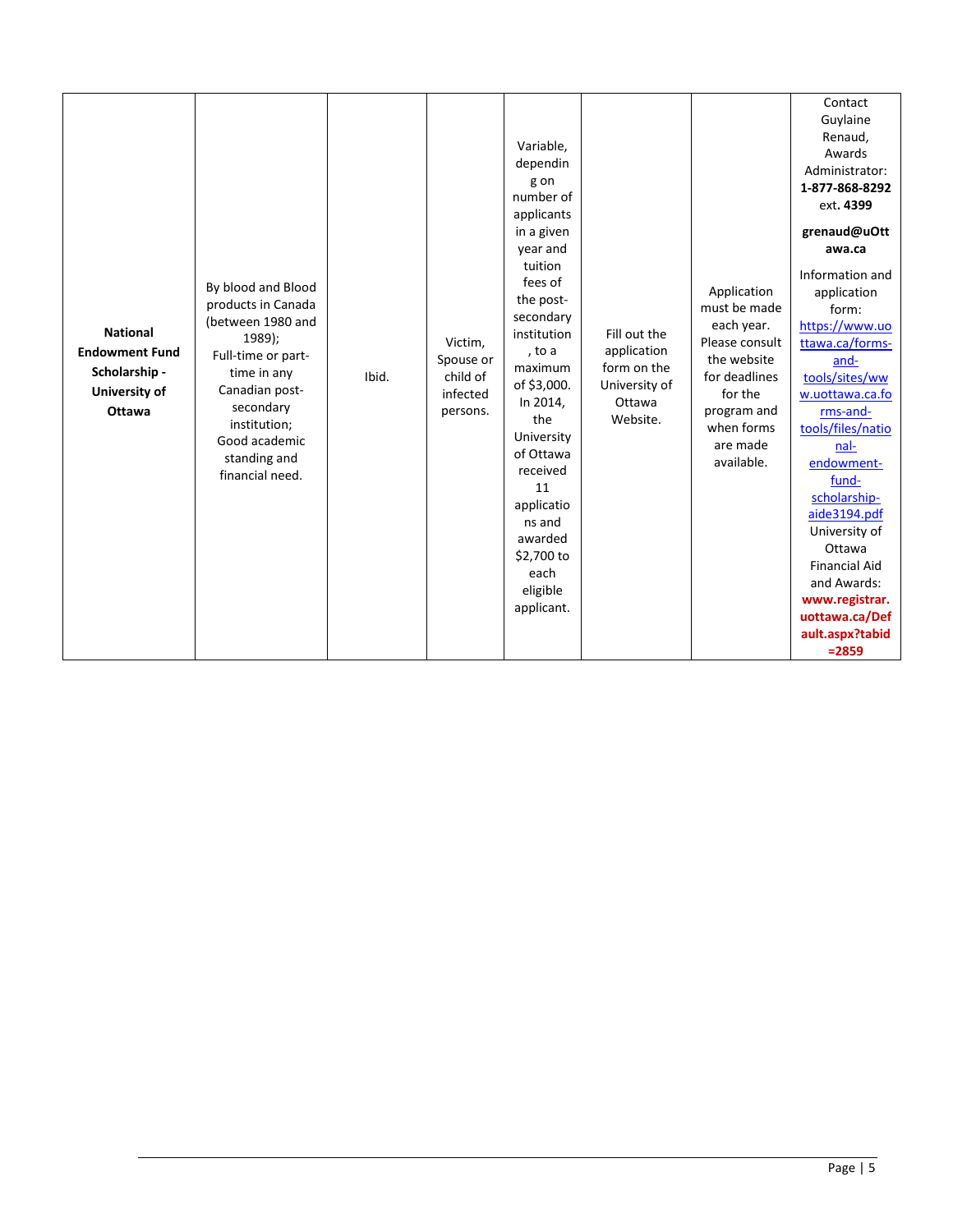#### **HCV COMPENSATION SETTLEMENTS**

|                                                                                                 | <b>Eligibility criteria</b>                                                                                                                |                                                                                                                                                                       |                                                                                                                                                                                                                                                                        |                                                                                                                                                                                                                                                                              |                                                                                                                                                                                                                         |                                                                                                                                                                                                                                                        |                                                                                                                                                                                                                                                                    |
|-------------------------------------------------------------------------------------------------|--------------------------------------------------------------------------------------------------------------------------------------------|-----------------------------------------------------------------------------------------------------------------------------------------------------------------------|------------------------------------------------------------------------------------------------------------------------------------------------------------------------------------------------------------------------------------------------------------------------|------------------------------------------------------------------------------------------------------------------------------------------------------------------------------------------------------------------------------------------------------------------------------|-------------------------------------------------------------------------------------------------------------------------------------------------------------------------------------------------------------------------|--------------------------------------------------------------------------------------------------------------------------------------------------------------------------------------------------------------------------------------------------------|--------------------------------------------------------------------------------------------------------------------------------------------------------------------------------------------------------------------------------------------------------------------|
| Programs                                                                                        | <b>Directly infected</b>                                                                                                                   | <b>Secondary</b><br>infected                                                                                                                                          | <b>Estates</b>                                                                                                                                                                                                                                                         | Levels of<br>support                                                                                                                                                                                                                                                         | How to apply                                                                                                                                                                                                            | <b>Application</b><br>deadlines                                                                                                                                                                                                                        | Where to get<br>more<br>information                                                                                                                                                                                                                                |
| The Hepatitis C<br>January 1, 1986 to<br><b>July 1, 1990 Class</b><br><b>Action Settlements</b> | Persons who<br>received Blood in<br>Canada between<br>January 1 1986 and<br>July 1, 1990, and<br>became infected<br>with HCV. <sup>6</sup> | Person<br>infected with<br>HCV for the<br>first time by a<br>spouse or by a<br>Parent who is<br>an HCV<br>directly<br>Infected<br>Person under<br>this<br>settlement. | <b>HCV</b><br>Personal<br>Represent<br>ative.<br>representi<br>ng a<br>deceased<br>or a living<br>primarily<br>or<br>secondaril<br>y infected<br>person;<br>family<br>members<br>and<br>dependan<br>ts of a<br><b>HCV</b><br>infected<br>person<br>who is<br>deceased. | Compensa<br>tion<br>depends<br>on the<br>type and<br>level of<br>sickness <sup>7</sup> .<br>Note: In<br>every<br>case, it<br>includes<br>reimburse<br>ment<br>for<br>uninsured<br>treatment<br>. In some<br>cases, it<br>includes<br>income<br>replaceme<br>nt. <sup>8</sup> | Contact the<br>Administrator<br>to order the<br>forms:<br>1-877-434-0944<br>E-mail:<br>forms@hepc86<br>$90$ .ca<br>Apply to Plan B,<br>which<br>addresses the<br>specific<br>situation of<br>hemophiliacs. <sup>9</sup> | Program<br>closed on<br>30th, 2010.10<br>but an HCV<br><b>LATE CLAIMS</b><br><b>BENEFIT PLAN</b><br><b>CREATED FOR</b><br>LATE<br><b>CLAIMANTS</b><br>was<br>LAUNCHED on<br>January 2018.<br>Deadline for<br>late<br>applicants:<br>March 31,<br>2025. | Administrator:<br>1-877-434-0944<br>Web site:<br>www.hepc8690<br>.ca/home-<br>e.shtml<br><b>For late</b><br>claimants, visit:<br>http://www.he<br>pcclassaction.ca<br>and<br>https://www.fa<br>cebook.com/He<br>pCClassAction<br>or call toll-free<br>1866353-4003 |

Exceptions:

- a. the Claim is made within one year of the person attaining his or her age of majority; or
- b. the Claim is made within the three year period following the date upon which the person first learned of his or her infection with HCV and the Court having jurisdiction over the person grants leave to the person to apply for compensation.

The settlement Web site contains up-to-date information about the proposed protocol for claim requests received after the first claim deadline of June 30, 2010. Monitor the website regularly for current information.

 $\overline{\phantom{a}}$ <sup>6</sup> Unless it is established under the balance of probability by the Administrator that such person was not infected for the first time with HCV by receiving Blood in Canada during that same time period.

<sup>7</sup> To receive compensation, you must sign a release that acquits and discharged from any actions and claims any Plan participants.

Now is a good time to speak to your doctor about new treatments for HCV. Treatment has progressed significantly, and now may be the right time for you to seek a cure. Recently, new therapies have been approved by Health Canada that shorten the duration of treatment, achieve a cure rate of more than 90%, minimize side effects compared to past treatments, and are interferon free for HCV genotypes 2 and 3. To complement your commitment to treatment, there is a new resource in Canada that can help you start your journey. The Momentum Support Program, which is Gilead Sciences Canada's patient support program, puts you in touch with a case manager who can support you to access therapy, help you seek financial assistance to pay for treatment, and provide education and support throughout the treatment. Upfront payments for these high-cost treatments while waiting for a reimbursement from the 1986-1990 plan are among the assistance options offered to those eligible. In Canada, Momentum can be reached at 1-855-447-7977. Whether or not you are a claimant, the CHS advises you to speak to your specialist about the current evolution in hepatitis C therapy.

<sup>9</sup> According to this settlement, a hemophiliac means a person who has or had a congenital clotting factor defect or deficiency including a defect or deficiency in Factors V, VII, VIII, IX, XI, XII, XIII or von Willebrand factors.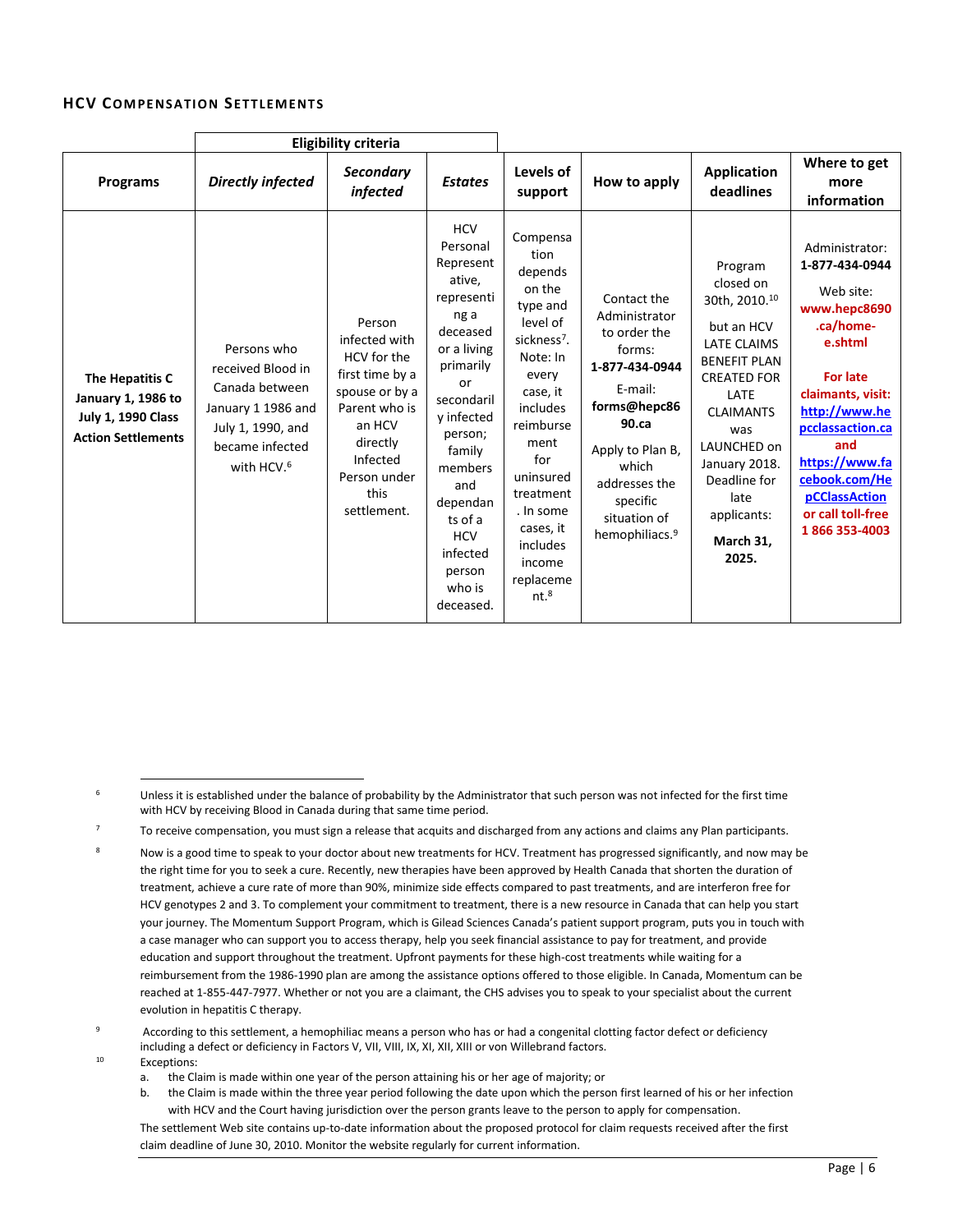| The Pre 1986/Post<br>1990 Hepatitis C<br><b>Settlement</b><br>Agreement<br>(Federal<br>Settlement) | Persons who<br>received blood in<br>Canada prior to<br>January 1, 1986 or<br>between July 2,<br>1990 to September<br>28, 1998 and<br>became infected<br>with HCV during the<br>same period. | Persons who<br>became<br>infected prior<br>to January 1,<br>1986 or<br>between July<br>2, 1990 to<br>September<br>28, 1998 by a<br>spouse or a<br>parent. | <b>HCV</b><br>Personal<br>Represent<br>ative<br>representi<br>ng a<br>deceased<br>or a living<br>primarily<br>or<br>secondaril<br>y infected<br>person;<br>family<br>members;<br>dependan<br>ts (only if<br>the HCV<br>Infected is<br>deceased)<br>11 | Compensa<br>tion<br>depends<br>on the<br>type and<br>level of<br>sickness <sup>12</sup> .<br>If you<br>have<br>received<br>money<br>from the<br><b>RC</b><br>Settlemen<br>t, 8/11 of<br>the<br>amount<br>received<br>will be<br>deducted. | Fill in the<br>application<br>forms on the<br>website. | No person<br>may file a<br>claim after<br>June 30th,<br>2010.13<br>The final<br>claims<br>deadline for<br>applications<br>under the<br>settlement<br>was June 30,<br>2016<br>On October<br>16 & 17,<br>2019, an<br>application<br>will be made<br>by Class<br>Counsel to<br>the Justices<br>overseeing<br>the pre-<br>1986/post-<br>1990<br>Hepatitis C<br>Class Action <sup>14</sup> . | Administrator:<br>1-866-334-3361<br>E-mail:<br>preposthepc@c<br>rawco.ca<br>Web site:<br>www.pre86pos<br>t90settlement.c<br>a/english/eng_<br>home.htm |
|----------------------------------------------------------------------------------------------------|---------------------------------------------------------------------------------------------------------------------------------------------------------------------------------------------|-----------------------------------------------------------------------------------------------------------------------------------------------------------|-------------------------------------------------------------------------------------------------------------------------------------------------------------------------------------------------------------------------------------------------------|-------------------------------------------------------------------------------------------------------------------------------------------------------------------------------------------------------------------------------------------|--------------------------------------------------------|-----------------------------------------------------------------------------------------------------------------------------------------------------------------------------------------------------------------------------------------------------------------------------------------------------------------------------------------------------------------------------------------|--------------------------------------------------------------------------------------------------------------------------------------------------------|
|----------------------------------------------------------------------------------------------------|---------------------------------------------------------------------------------------------------------------------------------------------------------------------------------------------|-----------------------------------------------------------------------------------------------------------------------------------------------------------|-------------------------------------------------------------------------------------------------------------------------------------------------------------------------------------------------------------------------------------------------------|-------------------------------------------------------------------------------------------------------------------------------------------------------------------------------------------------------------------------------------------|--------------------------------------------------------|-----------------------------------------------------------------------------------------------------------------------------------------------------------------------------------------------------------------------------------------------------------------------------------------------------------------------------------------------------------------------------------------|--------------------------------------------------------------------------------------------------------------------------------------------------------|

l

- b. where an application is made by a Family Member or Dependant within one year following the date on which the application submitted on behalf of the HCV Infected Class member from whom the claim is derived was approved; or
- c. where an application is made up to one year after the applicant attains his or her age of majority; or

d. where an application is made within three years following the date upon which the HCV Infected Class Member first learned of his or her infection with HCV as a result of receiving Blood in the Class Period or being infected by a Class Member who received Blood in the Class Period, and the Court having jurisdiction over that person grants them leave to apply for compensation.

14 At the Application Class Counsel will be seeking Orders for: 1) a declaration that future payments out of the Past Economic Loss and Dependents Fund shall be in a manner to be determined by the courts at this hearing. 2) Such further and other relief as the Honourable Courts may deem just.

<sup>11</sup> Applications for deceased HCV Infected Class Members must be delivered to the Administrator within three years after the death of the Infected Class Member.

<sup>12</sup> To receive compensation, you must sign a release that acquits and discharged from any actions and claims the Federal government, the Canadian Blood Agency and the Canadian Blood Committee.

<sup>&</sup>lt;sup>13</sup> In the following situations, alive claimants may submit an application up to June 30, 2016:

a. where a Class Member was infected with Hepatitis C after July 1, 1990 and fails to submit an application by no fault of their own; or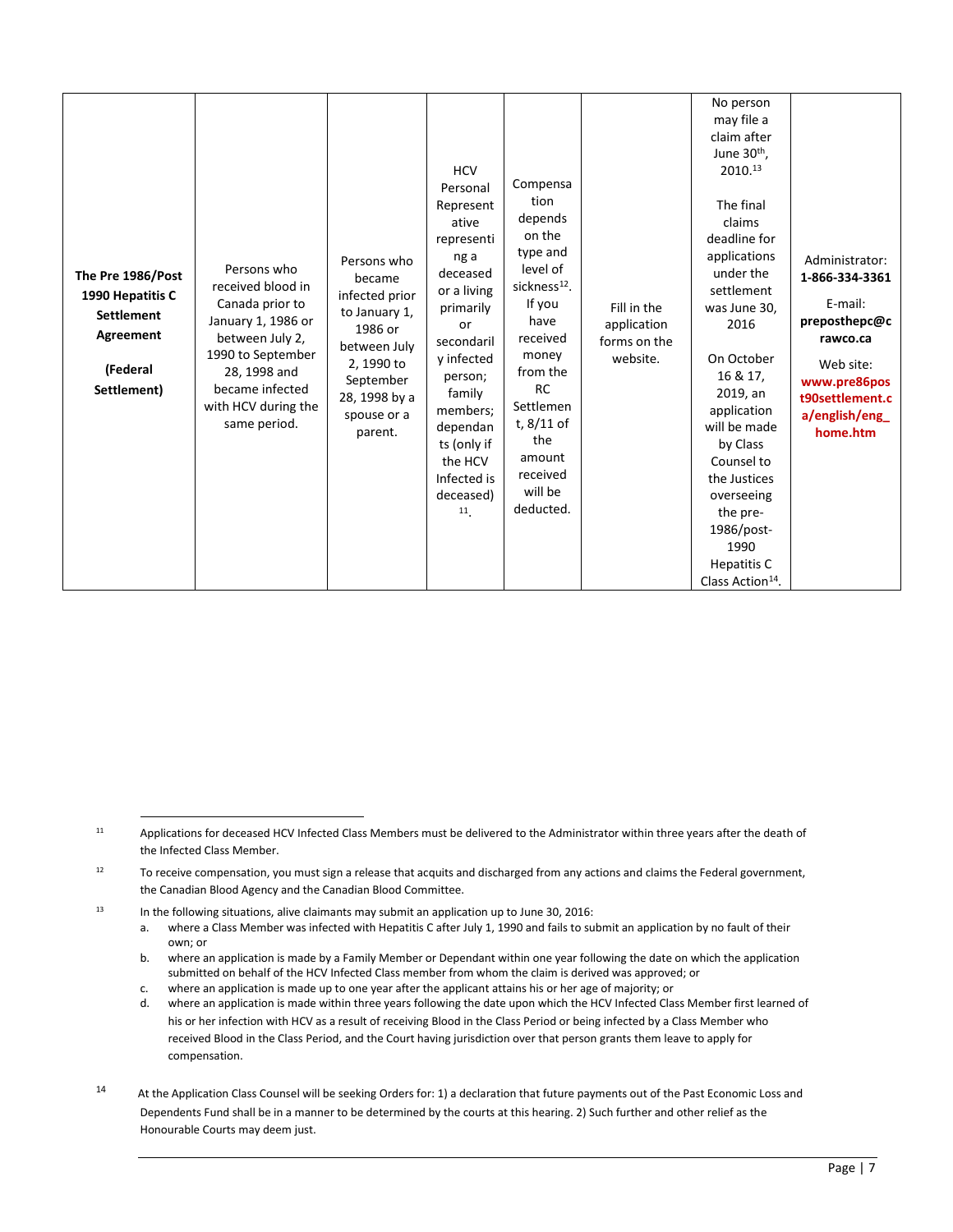| <b>Manitoba Hepatitis</b><br>C Compassionate<br><b>Assistance Program</b><br>(MHCAP) for<br>people infected | Persons infected<br>with HCV either<br>before January 1,<br>1986 or between<br>July 1, 1990 and<br>September 28, 1998<br>as a direct result of<br>the administration<br>of blood products in<br>Manitoba. | Persons<br>infected<br>Indirectly,<br>from a<br>spouse,<br>partner or<br>parent, who<br>contracted<br>the disease<br>from a<br>primarily<br>infected<br>person.                                                                                     | Represent<br>ative for<br>the estate<br>of a<br>directly or<br>secondaril<br>y infected<br>person<br>who died<br>of HCV.                   | A<br>compensa<br>tion of<br>\$10,000.<br>You can<br>receive<br>this<br>compensa<br>tion in<br>addition<br>to the<br>pre86/pos<br>t90<br>settlemen<br>t. | To apply you<br>must fill out a<br>program<br>application<br>form, available<br>by contacting<br>the Program<br>office.      | <b>MHCAP</b> will<br>continue to<br>provide<br>compensation<br>to eligible<br>individuals up<br>to and<br>including<br>fiscal year<br>2016-<br>2017. At that<br>time the<br>program will<br>be re-<br>evaluated and<br>appropriate<br>steps taken to<br>ensure,<br>should there<br>still be a<br>need, that the<br>program will<br>continue. | Program office:<br>1-866-357-0196<br>E-mail:<br>bloodprograms<br>@gov.mb.ca<br>Web site:<br>www.gov.mb.c<br>a/health/hcv/f<br>aq.html                                                                                                                                                                                          |
|-------------------------------------------------------------------------------------------------------------|-----------------------------------------------------------------------------------------------------------------------------------------------------------------------------------------------------------|-----------------------------------------------------------------------------------------------------------------------------------------------------------------------------------------------------------------------------------------------------|--------------------------------------------------------------------------------------------------------------------------------------------|---------------------------------------------------------------------------------------------------------------------------------------------------------|------------------------------------------------------------------------------------------------------------------------------|----------------------------------------------------------------------------------------------------------------------------------------------------------------------------------------------------------------------------------------------------------------------------------------------------------------------------------------------|--------------------------------------------------------------------------------------------------------------------------------------------------------------------------------------------------------------------------------------------------------------------------------------------------------------------------------|
| <b>The Ontario</b><br><b>Hepatitis C</b><br><b>Assistance Plan</b>                                          | Persons who,<br>before January 1,<br>1986, or between<br>July 2, 1990 to<br>September 28,<br>1998, contracted<br>HCV through the<br>blood system in<br>Ontario.                                           | Persons who,<br>for the same<br>period, were<br>infected with<br>HCV by a<br>spouse,<br>partner or<br>parent who<br>received<br>blood or<br>blood<br>products in<br>Ontario and<br>who have<br>been deemed<br>eligible under<br>this<br>settlement. | Persons<br>who are<br>the<br>personal<br>represent<br>ative of an<br>estate of a<br>primarily<br>or<br>secondaril<br>y infected<br>person. | A<br>compensa<br>tion of<br>\$25,000.<br>You can<br>receive<br>this<br>compensa<br>tion in<br>addition<br>to the<br>pre86/pos<br>t90<br>settlemen<br>t. | Order the forms<br>by contacting<br>the Hepatitis C<br>Secretariat at<br>the Ministry of<br>Health and<br>Long-Term<br>Care. | There is no<br>deadline.                                                                                                                                                                                                                                                                                                                     | Ministry of<br>Health and<br>Long-Term Care<br>OHCAP Infoline:<br>1-877-222-4977<br>ServiceOntario,<br><b>INFOline at 1-</b><br>866-532-3161<br>Hepatitis C<br>Secretariat:<br>1-866-223-2020<br>Web site:<br>www.health.go<br>v.on.ca/en/<br>www.health.go<br>v.on.ca/en/pub<br>lic/programs/h<br>epatitis/ohcap_<br>faq.aspx |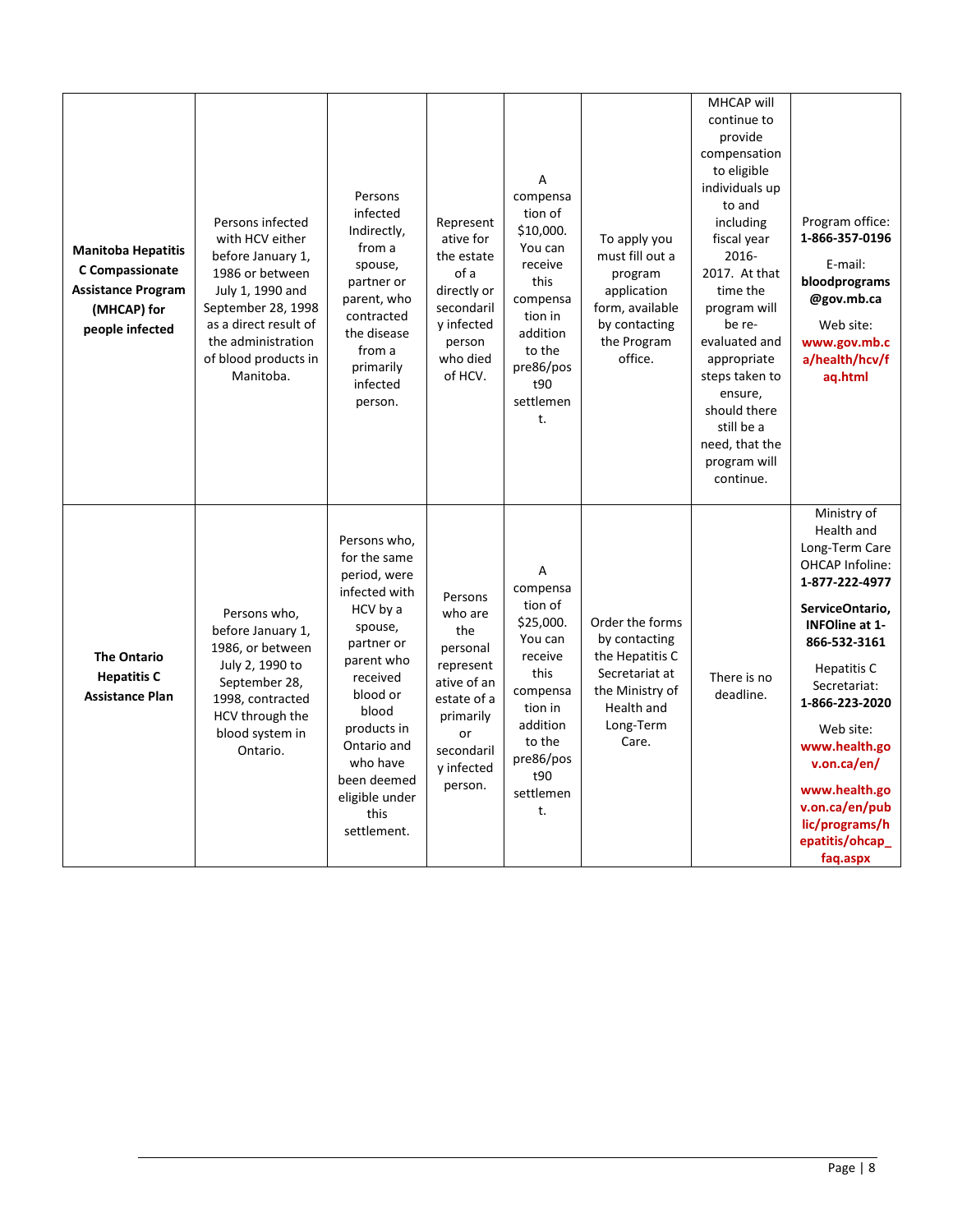| <b>Quebec Financial</b><br><b>Assistance for</b><br><b>Persons Infected</b><br>With the Hepatitis<br>C Virus | Persons who,<br>before January 1,<br>1986 or between<br>July 2, 1990 and<br>September 28, 1998<br>contracted HCV<br>from a blood<br>transfusion or blood<br>products received<br>in Québec. | Persons who,<br>for the same<br>period,<br>contracted<br><b>HCV</b><br>indirectly,<br>from a<br>spouse, father<br>or mother<br>who was<br>directly<br>infected. | Estates in<br>the name<br>of a<br>deceased<br>person<br>who was<br>eligible<br>for the<br>program<br>as a<br>primarily<br>or<br>secondaril<br>y infected<br>person. | The<br>program<br>ended on<br>June 30,<br>2010.<br>In 2004, a<br>new<br>agreemen<br>t was<br>concluded<br>. From<br>2004-<br>2010, the<br>program<br>granted<br>\$24,500,<br>less the<br>\$10,000<br>granted<br>before<br>2004.<br><b>This</b><br>compensa<br>tion was<br>received<br>in<br>addition<br>to the<br>pre86/pos<br>t90<br>settlemen<br>t. | The program<br>ended on June<br>30, 2010.<br>Contact the<br>Régie for more<br>information.                                                                                                                                                                       | June 30, 2010.                                      | Contact the<br>Régie:<br>1-800-561-9749<br>Web site:<br>No longer<br>available                                                                                             |
|--------------------------------------------------------------------------------------------------------------|---------------------------------------------------------------------------------------------------------------------------------------------------------------------------------------------|-----------------------------------------------------------------------------------------------------------------------------------------------------------------|---------------------------------------------------------------------------------------------------------------------------------------------------------------------|-------------------------------------------------------------------------------------------------------------------------------------------------------------------------------------------------------------------------------------------------------------------------------------------------------------------------------------------------------|------------------------------------------------------------------------------------------------------------------------------------------------------------------------------------------------------------------------------------------------------------------|-----------------------------------------------------|----------------------------------------------------------------------------------------------------------------------------------------------------------------------------|
| <b>British Columbia</b><br><b>Settlement</b>                                                                 | Persons who,<br>before January 1,<br>1986, or between<br>July 2, 1990 and<br>September 28,<br>1998, contracted<br>HCV through the<br>blood system in<br>British Columbia.                   | Any person<br>who was<br>infected with<br>HCV through<br>contact with a<br>person<br>described as a<br>directly<br>infected<br>person.                          | Not<br>eligible.                                                                                                                                                    | \$6.5<br>million is<br>available<br>in the<br>fund. The<br>distributio<br>n<br>procedure<br>for the BC<br>Settlemen<br>t is the<br>same as in<br>the Red<br>Cross<br>Settlemen<br>t. You can<br>receive<br>this<br>compensa<br>tion in<br>addition<br>to the<br>pre86/pos<br>t90<br>settlemen<br>t.                                                   | It is no longer<br>possible to<br>submit new<br>claims. All funds<br>have been<br>distributed. Per<br>sons approved<br>by the Red<br>Cross<br>Settlement<br>automatically<br>qualified for this<br>settlement,<br>excluding<br>estates and<br>family<br>members. | The final<br>deadline was<br>September<br>30, 2011. | Class Counsel:<br>Klein Lyons<br>604-874-7171<br>Website:<br>www.kleinlyon<br>s.com<br>www.kleinlyon<br>s.com/class-<br>actions/settled<br>/hepatitis-c-<br>tainted-blood/ |